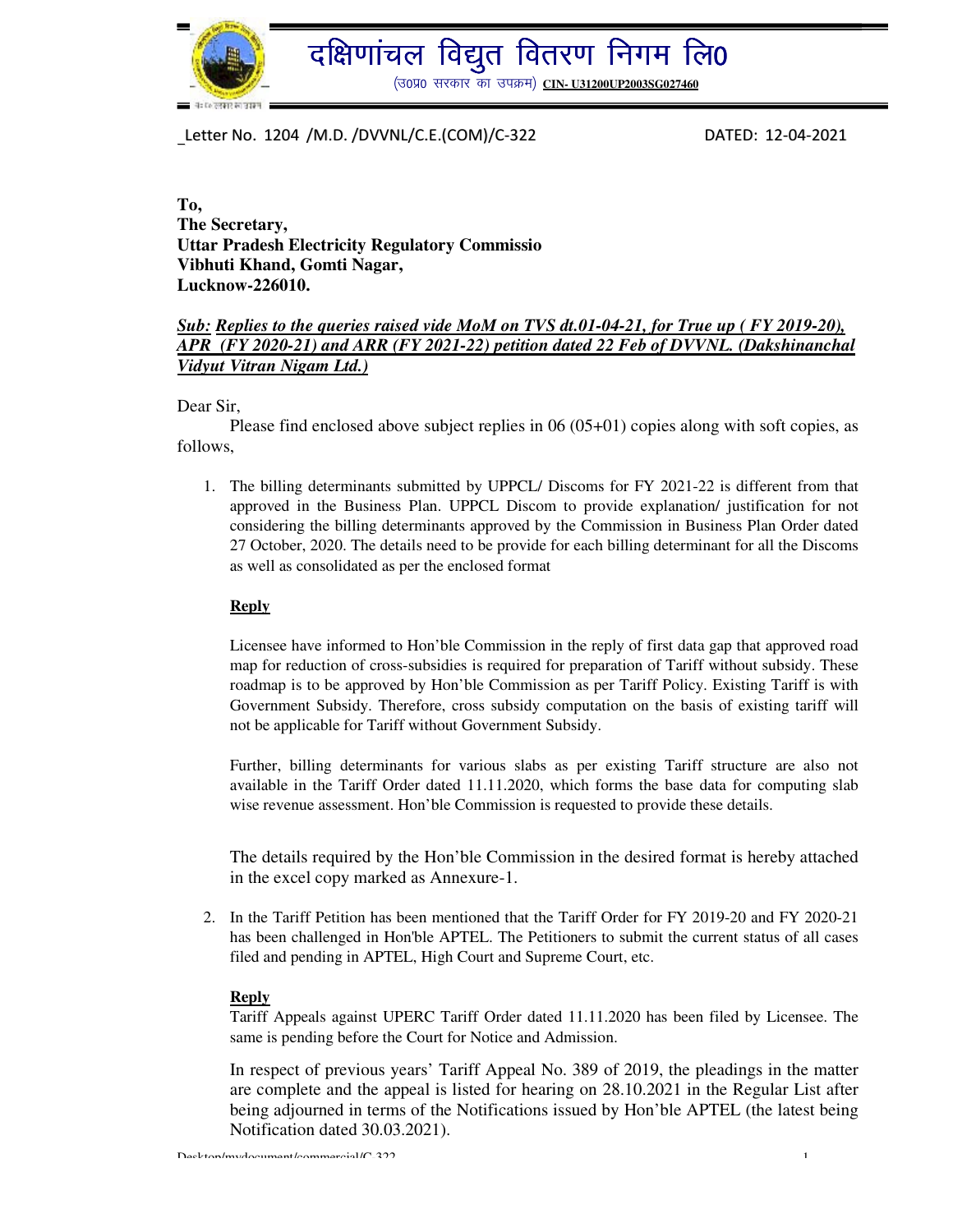

3. The Petitioners to provide the distribution losses at each voltage level (l32 kV, 33 kV, 11 kV and LT) as per the Format P1 for all Discoms for FY 2019-20, FY 2020-21 & FY 2021-22 otherwise computation of CSS will not be possible

### **Reply**

The copy of form P1 is attached herewith marked as Annexure-2.

4. UPPCL/ Discom has provided the sales as per the proposal for tariff rationalization however, revenue model for the same has not been submitted. It was pointed out by the Officers of Commission that in absence of revenue model the utility/ significance/ impact of tariff proposal cannot be assessed. Hence, revenue model as per the tariff model needs to be submitted for each Discom as well as consolidated (in excel with all links & formulas).

#### **Reply:**

It is informed that the Licensee had submitted the revenue model on the basis of the Tariff structure as per Order dated 11.11.2020. The revenue model for rationalized categories/ subcategories/ slabs is attached as Annexure  $-3$  with the limitations of non-availability of existing Tariff of rationalized slabs as discussed with Director Tariff during TVS. The billing determinants as submitted to Hon'ble Commission during the TVS presentation have been incorporated in this model and revenue has also been worked out for further categories/subcategories/ slabs for which existing Tariff is available. Licensee does not have the authority to restructure subcategories of the slabs on the basis of rates of other sub-categories of the slabs. Therefore, the revenue for such sub-categories/ slabs could not be worked out. It has been observed that the consumer category-wise billing determinants for present and rationalized structure are same. The sub-category wise sales has been submitted as per Bucket Filling methodology for preparation of both the revenue models. Further, the cross-subsidy structure without Govt. subsidy for FY 2020-21 is not available. Hence, Licensee, is not able to enter these Cross Subsidy details in the enclosed Revenue Model of Rationalized consumer category structure for the rates without Govt. Subsidy.

UPERC has mentioned in the Licensee petition admittance order that the State-owned Distribution Licensee should have taken the existing rates and the GoUP subsidy approved per unit for the subsidized categories and should have submitted the Rate Schedule accordingly. It is to be submitted that as existing rates are not without Government Subsidy, these cannot be entered in Rate Schedule. Further the units and GoUP subsidy approved per unit rates for the subsidized categories are not mentioned in Tariff Order dated 11.11.2020.

The revenue model also require Break-up of 'Fixed Charge' and 'Energy Charge'. The component of Total Fixed Costs is about 65% of ARR. The recovery as per existing 'Fixed Charge' tariff is about 20% only on existing tariff. UPERC approved methodology for the recovery of remaining component of Fixed Cost through 'Energy Charge' Tariff is not available in the existing uperc Tariff order. As proposed tariff should also ensure recovery of total approved Fixed costs of ARR, the details of UPERC mechanism are required for revenue model.

The excel sheet of Revenue Model with all links  $\&$  formulas are attached as Annexure – 3.

5. The Petitioner to submit the FAR in Excel for FY 2019-20 for DVVNL, PVVNL, PuVVNL and KESCo. (The zone-wise data needs to be consolidated and the same should be reconciled with the Balance sheet)

 $Deckton/my document/commercial/C-322$  2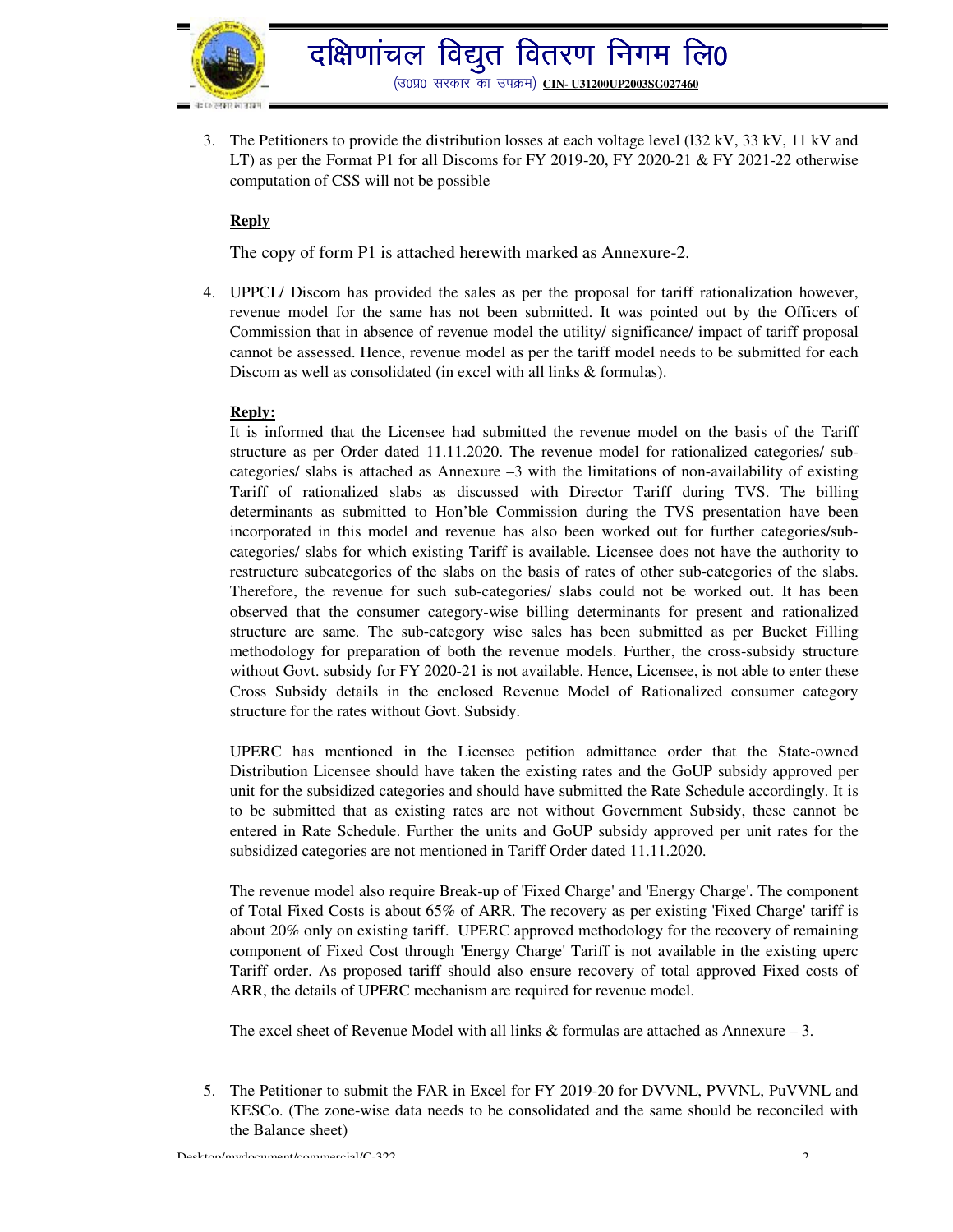

# **Reply**

The copy of FAR will be submitted separately.

6. The Petitioner to provide the Provisional Balance Sheet of UPPCL for FY 2019-20. **Reply**

The Provisional Balance Sheet of UPPCL for FY 2019-20 is attached as Annexure-4

**7. Power Purchase:** 

The power purchase cost submitted by UPPCL Discoms was discussed. Details need to be provided on the following:

a. UPPCL needs to provide justification / explanation for 10% escalation in fixed charge component of power purchase for FY 2021-22.

**Reply:** It is respectfully submitted that the proposed escalation in FY 2020-21 Petitions was changed by Hon'ble Commission in its Tariff Order dated 11.11.2020. Hence, the Licensee has not proposed any different escalation rate and has adopted the % as approved in Tariff Order. Accordingly, to arrive at the fixed charges estimates for FY 2021-22, UPPCL has considered an escalation of 10% on the Fixed Charges approved by Hon'ble UPERC for FY 2020-21, which is in line with the methodology adopted by the Hon'ble UPERC in its Tariff Order dated 11.11.2020.

b. UPPCL to provide explanation on the increase in Transmission Charges.

**Reply:** It is hereby humbly submitted that for PGCIL and Case 1 Transmission Charges, UPPCL has escalated the charges approved by the Hon'ble UPERC for the FY 2020-21 (Page 388 of the Tariff Order dated 11.11.2020) by 5% to arrive at PGCIL and Case 1 Transmission Charges for FY 2021-22. Further, SEUPPTCL and WUPPTCL charges has been considered same, as approved by UPERC in its Tariff Order for FY 2020-21. The computation of the claim for FY 2021-22 is summarized in the table below:

| <b>Particulars</b>                 | As approved<br>by UPERC for<br>FY 2020-21 | <b>Escalation</b> | <b>UPPCL</b><br>claim for FY<br>2021-22 |
|------------------------------------|-------------------------------------------|-------------------|-----------------------------------------|
| <b>PGCIL Charges</b>               | 3,153.60                                  | $5\%$             | 3,311.28                                |
| <b>WUPPTCL Charges</b>             | 875.68                                    |                   | 875.68                                  |
| <b>SEUPPTCL Charges</b>            | 277.50                                    |                   | 277.50                                  |
| <b>Case-I Transmission Charges</b> | 2,194.96                                  | $5\%$             | 2,304.71                                |
| <b>Total</b>                       | 6,501.74                                  |                   | 6,769.17                                |

c. UPPCL to provide details on Other Charges that are part of Power purchase cost in regard to Unbilled power sale of Rs. 881 Crores and clarify why power worth Rs. 881 Crores is sold unbilled. Also provide the revised Auditor Certified Power Purchase including the same. The Petitioners to provide the details (Source and reference in the Balance Sheet) for the amount of Rs. 562.94 Crores (Rs. 54896.62- Rs. 54333.68 Crores) in Power purchase.

**Reply:** It is hereby humbly submitted that UPPCL submits that the reconciliation of Power Purchase cost of Rs. 54,896,62 Crore and Rs. 54,333,68 Crore has already submitted by the Petitioner in reply to first data gap queries. The same is reproduced below for kind consideration of the Hon'ble Commission:

Desktop/mydocument/commercial/C-322 3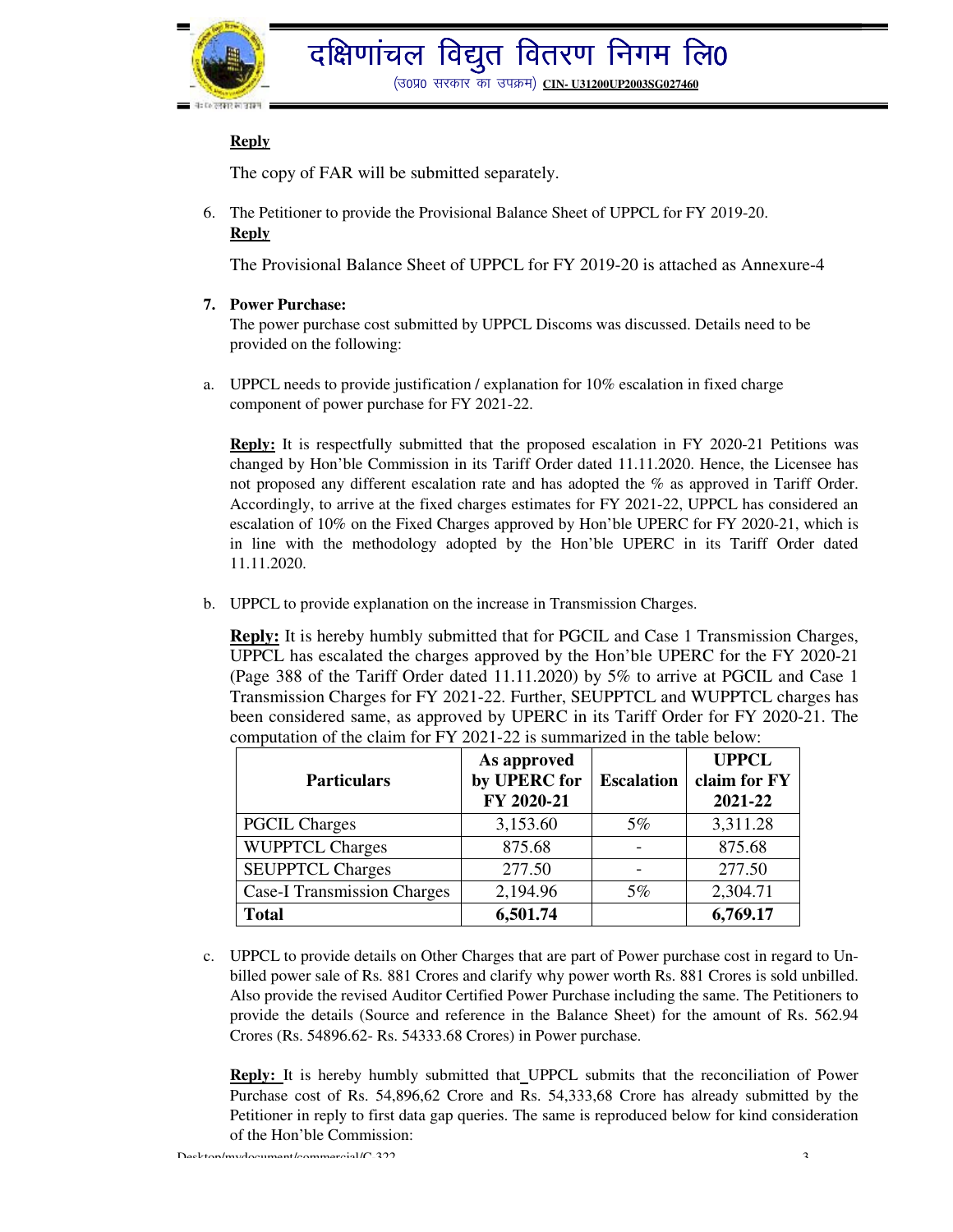

| <b>Power Purchase Cost</b>                                    | 54,333.68 |
|---------------------------------------------------------------|-----------|
| Less:-                                                        |           |
| U.I. Charges Receivable (AG code 62.803)                      | 19.39     |
| Reactive Charges Receivable (AG code 62.804)                  | 15.02     |
| LPS Receivable (AG code 62.805)                               | 1.17      |
| Subsidy Receivable NEDA (AG code 63.140)                      | 189.99    |
| Subsidy Receivable IREDA (AG code 63.150)                     | 9.27      |
| Rebate (AG Head 70 Credit)                                    | 83.53     |
| Add:-                                                         |           |
| Un billed power sale (AG 23.12)                               | 63.65     |
| Un billed power sale (AG 23.42)                               | 817.67    |
| <b>Sub-Total</b>                                              | 562.94    |
| <b>Total Power Purchase inclusive of Transmission Charges</b> | 54,896.62 |

Further the detailed summary and generating station wise breakup of Rs. 881 Crore on account of Unbilled Power sale and other heads as mentioned the above table is summarized and attached herewith marked as Annexure -5. In this regard it is further submitted that the above cost pertains to the power purchase bills raised by the generator for the period prior to FY 2019-20, which remained unbilled to UP Discoms by UPPCL in FY 2018-19 and remained unaccounted in the Discom's Balance sheet for FY 2018-19. Accordingly, the same is included in the overall power purchase cost billed to UP Discom's for FY 2019-20. This difference of Power Purchase cost has been accounted for provisional Books of Accounts of UPPCL to the extent of Rs. 881 Crore. The revised power purchase summary sheet for FY 2019-20 depicting the total cost of Rs. 54,896.62 crore has been duly certified by the Chartered Accountant and the same is attached herewith marked as Annexure-6

d. Details of plants that have been added during FY 2021-22

**Reply:** The list of new plants added during FY 2021-22 is mentioned below:

| <b>Source</b>                | <b>Generation from</b>      | Capacity (MW) |
|------------------------------|-----------------------------|---------------|
| <b>NHPC</b>                  | PARBATI-II                  | 155           |
|                              | <b>SUBANSIRI LOWER</b>      | 182           |
|                              | <b>PAKALDUL</b>             | 200           |
| <b>IPP Hydro</b>             | Rajghat Hydro               | 18            |
|                              | Hydro (Competitive Bidding) | 400           |
| <b>IPP Thermal Ghatampur</b> |                             | 1683          |
| RE                           | Wind and biomass            | 380           |
|                              | Solar                       | 397           |
| <b>Total</b>                 |                             | 3415          |

e. The Petitioners needs to provide details of source-wise Short Term power purchase in MUs and Cost (Rs. Crores) in Form 13-H, which is not provided. Further, they should provide monthly short- term transaction details in enclosed format Annexure-A. In the reply DVVNL has informed that the requisite information is being collated. The Petitioner needs to submit the same at earliest.

#### **Reply:**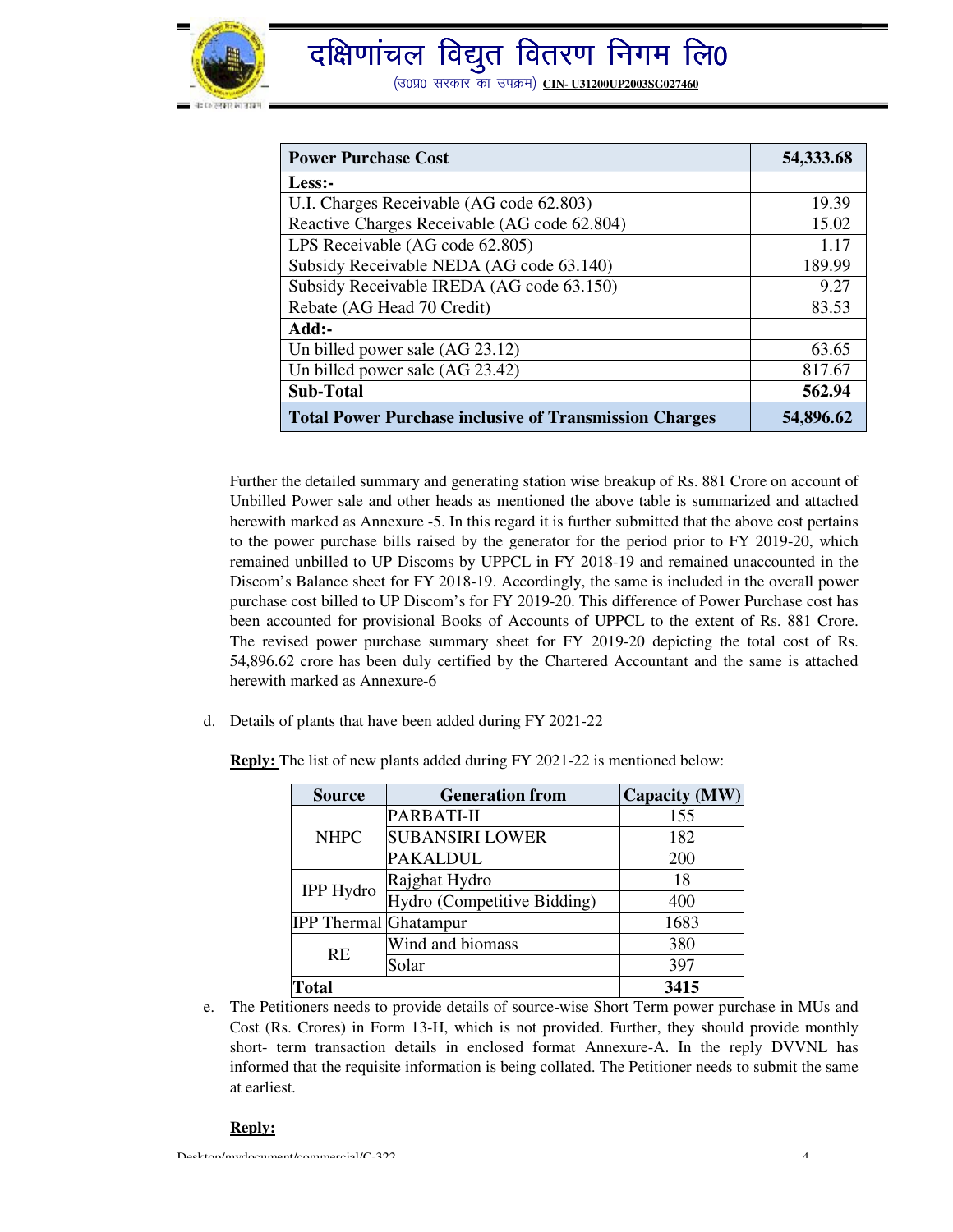

# दक्षिणांचल विद्युत वितरण निगम लि0

(उ०प्र0 सरकार का उपक्रम) CIN- U31200UP2003SG027460

The details of source-wise Short Term power purchase transactions for FY 2019-20, have been provided to the Hon'ble Commission vide email dated  $31<sup>st</sup>$  March, 2021 as per discussion and directions of Director, Tariff on  $31<sup>st</sup>$  March, 2021. The same is again attached herewith marked a as Annexure-7(in excel copy) for kind consideration of the Hon'ble Commission. It is further to be informed that during the process of petition preparation and submission to Hon'ble Commission, the requirement of source-wise short-term power purchase for FY 2021-22 has been evaluated and arranged as per projected power demand. The related details are attached herewith as Annexure-8 for kind consideration of U.P.E.R.C.

f. As discussed, licensee to provide detailed explanation of variation in APPC in FY 2020-21 (Rs. 4.99/ kWh) to FY 2021-22 (Rs. 5.41/ kWh).

**Reply:** The detailed reasons for deviation in APPC from FY 2020-21 to FY 2021-22 are summarized below for kind consideration of the Hon'ble Commission:

- a. The difference of Rs. 0.12/ kWh is on account of increase in transmission charges (except UPPTCL) from FY 2020-21 to FY 2021-22.
- b. Difference of Rs. 0.12 /kWh is due to fixed charges to be incurred by the Petitioner, on account of projected stranded capacity for the FY 2021-22.
- c. The remaining difference is on account of escalation considered in Fixed and Energy charges for computing the Power Purchase Expenses for FY 2021-22.

|                                                                                     |            | <b>UPPCL</b> claim       |                       |                                     | Step-wise               |
|-------------------------------------------------------------------------------------|------------|--------------------------|-----------------------|-------------------------------------|-------------------------|
| <b>Particulars</b>                                                                  | Unit       | FY 2020-<br>21           | <b>FY 2021-</b><br>22 | <b>Overall</b><br><b>Difference</b> | <b>Difference</b>       |
| <b>Total Energy Input (at discom</b><br>periphery)                                  | Mus        | 1,08,664.67              | 1,14,689.47           |                                     |                         |
| <b>Average Power Purchase Cost</b><br>(APPC)                                        | Rs./ unit  | 4.99                     | 5.41                  | 0.42                                |                         |
|                                                                                     |            |                          |                       |                                     | <b>Rs. 0.12</b>         |
| <b>Transmission charges</b>                                                         | Rs. Crores | 5,122.21                 | 6,769.17              |                                     | /kWh                    |
| PP Cost (less Transmission charges)                                                 | Rs. Crores | 49,112.03                | 55,251.83             |                                     |                         |
| <b>APPC</b> (less Transmission charges)                                             | Rs./ unit  | 4.52                     | 4.82                  | 0.30                                |                         |
|                                                                                     |            |                          |                       |                                     |                         |
| <b>Stranded capacity charges (for Plants)</b><br>where projected scheduling is NIL) | Rs. Crores | $\overline{\phantom{0}}$ | 1,406.62              |                                     |                         |
| PP Cost (less Transmission and<br>Stranded Capacity charges)                        | Rs. Crores | 49.112.03                | 53,845.21             |                                     | <b>Rs. 0.12</b><br>/kWh |
| <b>APPC</b> (less Transmission and<br>Stranded capacity charges)                    | Rs./ unit  | 4.52                     | 4.69                  | 0.18                                |                         |

The working of the above is depicted in the table below:

8. (a) Information on date of filing of Tariff proposal

#### **Reply**

Licensee have informed to Hon'ble Commission in the reply of first data gap that approved road map for reduction of cross-subsidies is required for preparation of Tariff without subsidy. These roadmap is to be approved by Hon'ble Commission as per Tariff Policy. The billing determinants for various slabs as per existing Tariff structure are also not available in the Tariff Order dated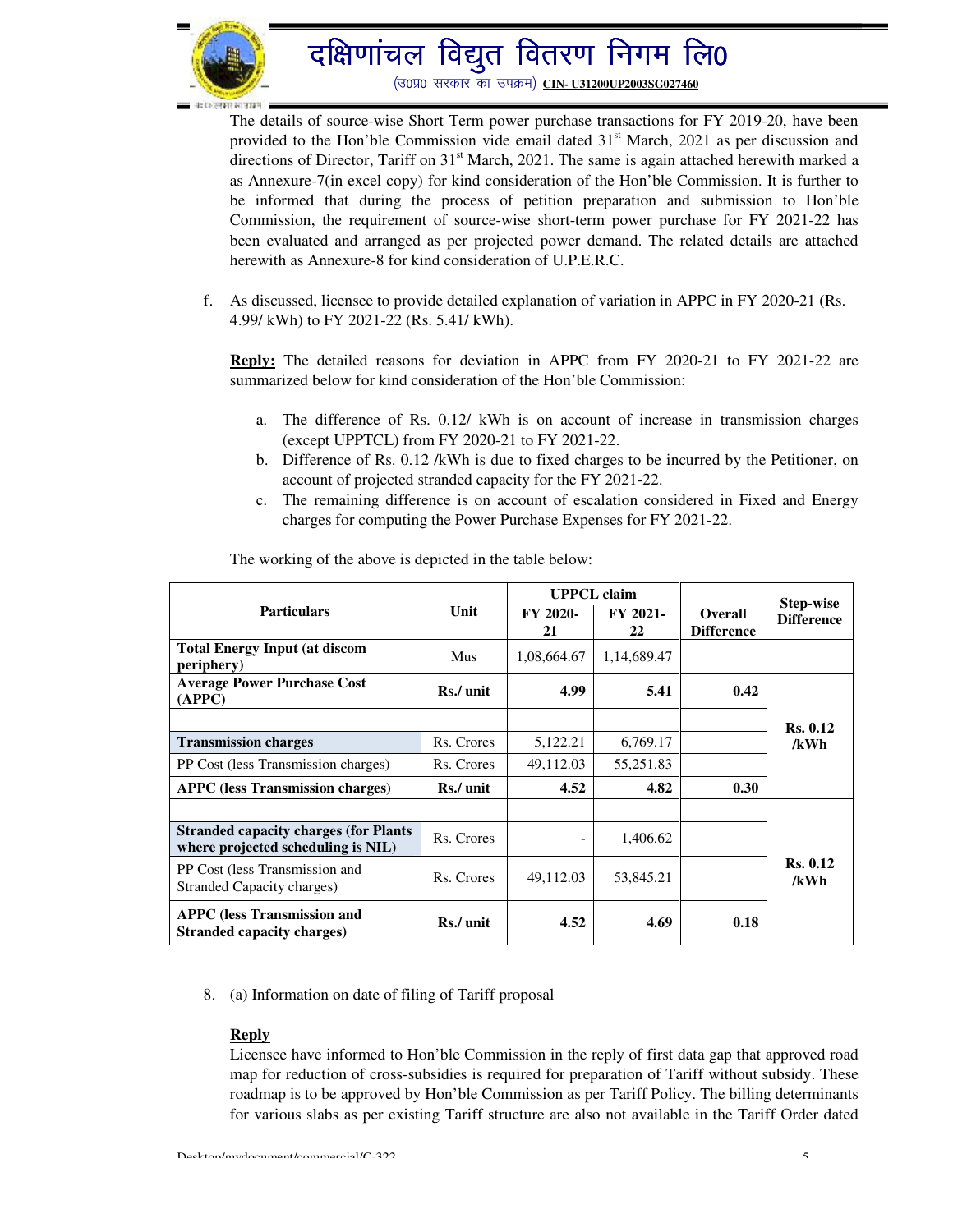

# दक्षिणांचल विद्युत वितरण निगम लि0

(उ०प्र0 सरकार का उपक्रम) CIN- U31200UP2003SG027460

11.11.2020, which forms the base data for computing slab wise revenue assessment. Hon'ble Commission is requested to provide these details.

(c) Updated GoUP Subsidy details

#### **Reply**

It is hereby submitted that the total tariff subsidy from State Govt. for FY 2020-21 has reduced from Rs. 10,250 Crore to Rs. 7257.35 Crore. The supporting letter  $682$ /अधि0नि0(वित्त)/वि0प्र0-2/आय व्ययक 2020-21/394 टीसी dated 09.04.2021, in this regard is hereby attached for kind reference of the Hon'ble Commission marked as Annexure-9.x` For FY 2021-22, the tariff subsidy allocated in the State Govt. budget is Rs. 11,650 Crore against Rs. 10,250 Crore initially proposed in the ARR. Considering the aforementioned tariff subsidy values for FY 2020-21 and FY 2021-22, the revised summary of True-up / APR and ARR Table is provided below:

|                               | FY 2019-20                                            | FY 2020-21 | FY 2021-22 |            |
|-------------------------------|-------------------------------------------------------|------------|------------|------------|
| Sr. No.<br><b>Particulars</b> |                                                       | True-up    | <b>APR</b> | <b>ARR</b> |
| 1                             | Energy Delivered to Discom (MU)                       | 22,134.40  | 24,306.61  | 25,115.24  |
| $\overline{2}$                | Sale of Power (MU)                                    | 19,456.14  | 19,117.15  | 20,067.07  |
| 3                             | Approved Distribution Loss (%)                        | 12.10%     | 11.80%     | 11.33%     |
|                               | Actual/Projected Distribution Loss (%)                | 21.27%     | 21.35%     | 20.10%     |
| $\overline{4}$                | Intra-State Transmission Loss (%)                     | 3.43%      | 3.40%      | 3.33%      |
|                               | <b>Expenditure (Rs Crore)</b>                         |            |            |            |
| 5                             | Power Purchase Expenses including PGCIL<br>charges    | 12,528.25  | 9,901.86   | 11,355.94  |
| 6                             | Transmission Charges (UPPTCL)                         | 744.25     | 578.50     | 597.74     |
| $\overline{7}$                | Total O&M Expenses (net of capitalisation)            | 1,595.39   | 1,629.33   | 1,836.19   |
| $\,8\,$                       | Interest & Finance Charges (net of<br>capitalisation) | 601.43     | 507.42     | 530.45     |
| 9                             | Depreciation                                          | 345.87     | 444.82     | 503.83     |
| 10                            | <b>Bad and Doubtful Debts</b>                         | 162.00     | 247.75     | 273.81     |
| 11                            | <b>Gross Expenditure</b>                              | 15,977.20  | 13,309.68  | 15,097.95  |
| 12                            | Return on Equity                                      | 465.78     | 552.58     | 619.26     |
| 13                            | Less: Non-Tariff Income including DPS                 | 170.24     | 24.60      | 24.60      |
| 14                            | Less: revenue from open access consumers              | 6.92       | 6.92       | 6.92       |
| 15                            | <b>Annual Revenue Requirement</b>                     | 16,265.83  | 13,830.73  | 15,685.69  |
| 16                            | Revenue from Tariff                                   | 10,831.65  | 10,207.20  | 11,510.31  |
| 17                            | <b>GoUP</b> Subsidy                                   | 2,179.86   | 1,543.58   | 2,477.86   |
| 18                            | <b>Revenue (Gap)/Surplus</b>                          | (3,254.32) | (2,079.96) | (1,697.53) |
| 19                            | Power Purchase Cost at Ex-Bus (Rs./Unit)              | 4.25       | 4.37       | 4.60       |
| 20                            | Average Power Purchase Rate (BST) (Rs/<br>Unit)       | 4.89       | 4.99       | 5.41       |
| 21                            | <b>DBST</b> Rate (Rs/Unit)                            |            | 4.07       | 4.52       |
| 22                            | ABR (Excluding Subsidy) Rs /Unit                      | 5.57       | 5.34       | 5.74       |
| 23                            | Average Cost of Supply (Rs /Unit)                     | 8.36       | 7.23       | 7.82       |
| 24                            | Wheeling Charges (Rs/Unit)                            |            |            | 1.32       |

(e) Guidelines on Distribution reforms announced by the government